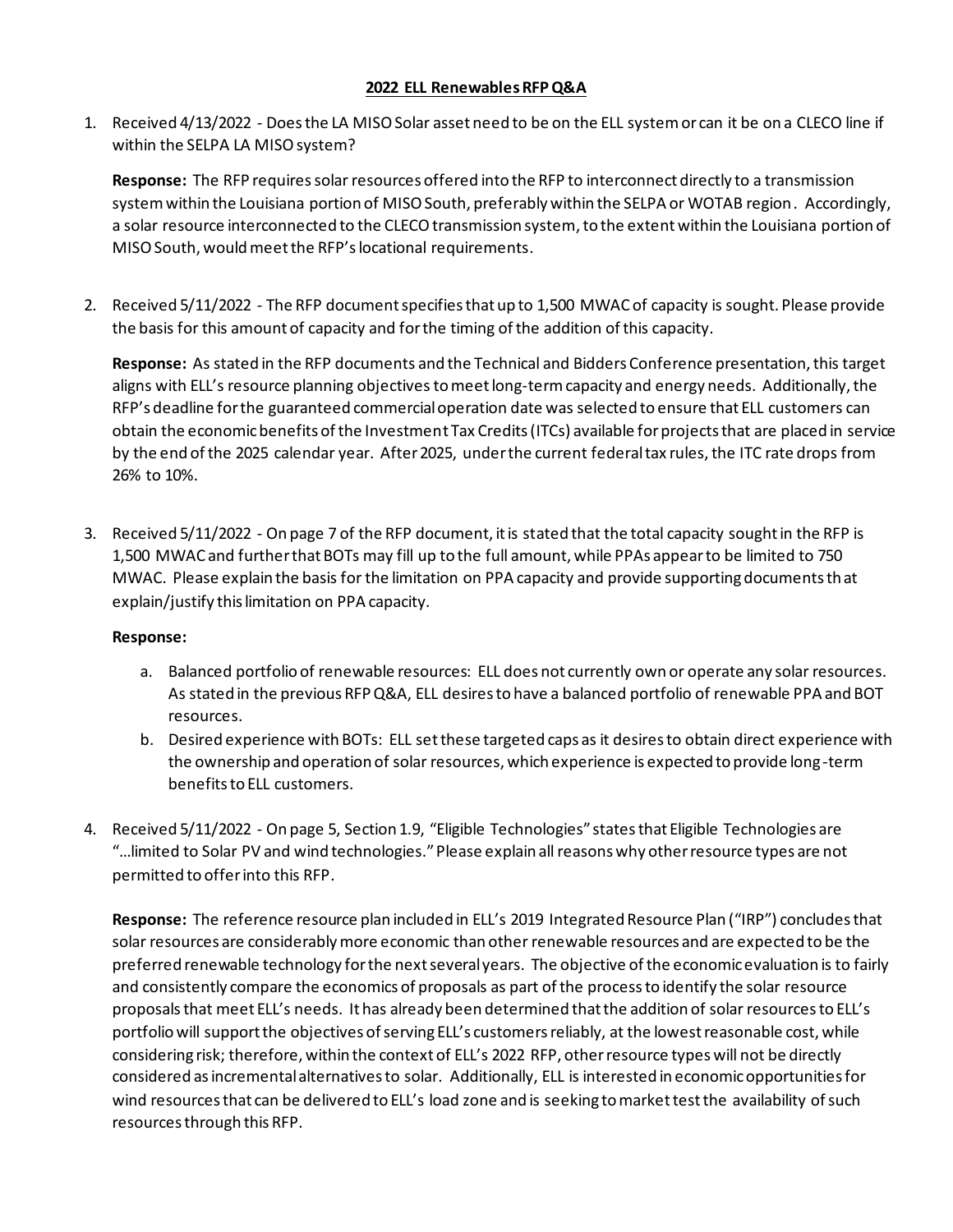5. Received 5/12/2022 - What happens if we have no credit rating, nor credit rated parent guarantee, nor audited financials? Would this disqualify our bid or provided we can post the required deposits, can we still participate?

**Response:** The bid would not be disqualified if the proposed seller has no credit rating, or no credit-rated parent guarantor, or no audited financials. If its proposal is selected, the seller would be required to post the required credit support for the proposed transaction as specified in Appendix F to the RFP and the applicable model contract.

6. Received 5/12/2022 - Can we participate with 2 options with the same project: one as ERIS and one as NRIS?

**Response:** Yes, the RFP provides that a bidder can submit two separate proposals for the same project (such as one proposal with NRIS and another with ERIS). The bidder would be required to pay a proposal submission fee for each.

7. Received 5/12/2022 - Under the BOT option what steps are taken to make sure the fixed price doesn't prevent the seller to deliver the project under adverse conditions (large EPC price increase in the future, or large increase in financing costs being two examples).

**Response:** The RFP generally assigns project development risks to the seller. The seller can attempt to address project development risks that it considers unacceptable through the special exception process.

8. Received 5/12/2022 - Please send me the electronic version of the presentation that was given this morning in the technical conference.

**Response:** The presentation is to be uploaded to the 2022 ELL RFP Website page under the "Reference" tab.

9. Received 5/12/2022 - Given ELL's perspective on keeping storage somewhat separate from generation bids, would a planned solar-plus-storage project bidding in to the RFP risk triggering a material modification and losing its queue position if selected as a solar-only project by ELL? If so, does ELL have any strategies to mitigate this risk?

**Response:** ELL is not in a position to advise bidders on the processes and procedures MISO employs in this regard.

10. Received 5/12/2022 - In the section about commercial terms given by Chris Sistrunk in today's technical conference for the Entergy RFP, it seemed to be focused on solar energy only especially regarding the payment scheduled to take place over time. This implies that Entergy would become the owner and operator of the system providing the power. It is my understanding that ownership of wind power projects/assets would be retained by the developer/builder and not transferred to Entergy. Could you clarify if I am correct in this understanding and the payment structure for a wind power operation?

**Response:** Yes, you are correct in your understanding that, in the RFP, wind resources will only be considered if offered as a PPA. The RFP's model wind PPA details the payments to the seller and related terms.

11. Received 5/12/2022 - Further, when terms and conditions differ between solar and wind power, can you distinguish which terms/conditions would apply to wind power suppliers vs. solar?

**Response:** This response assumes the question relates to PPA resources only. Please refer to the terms of the model wind and solar PPA documents provided in the posted RFP documents.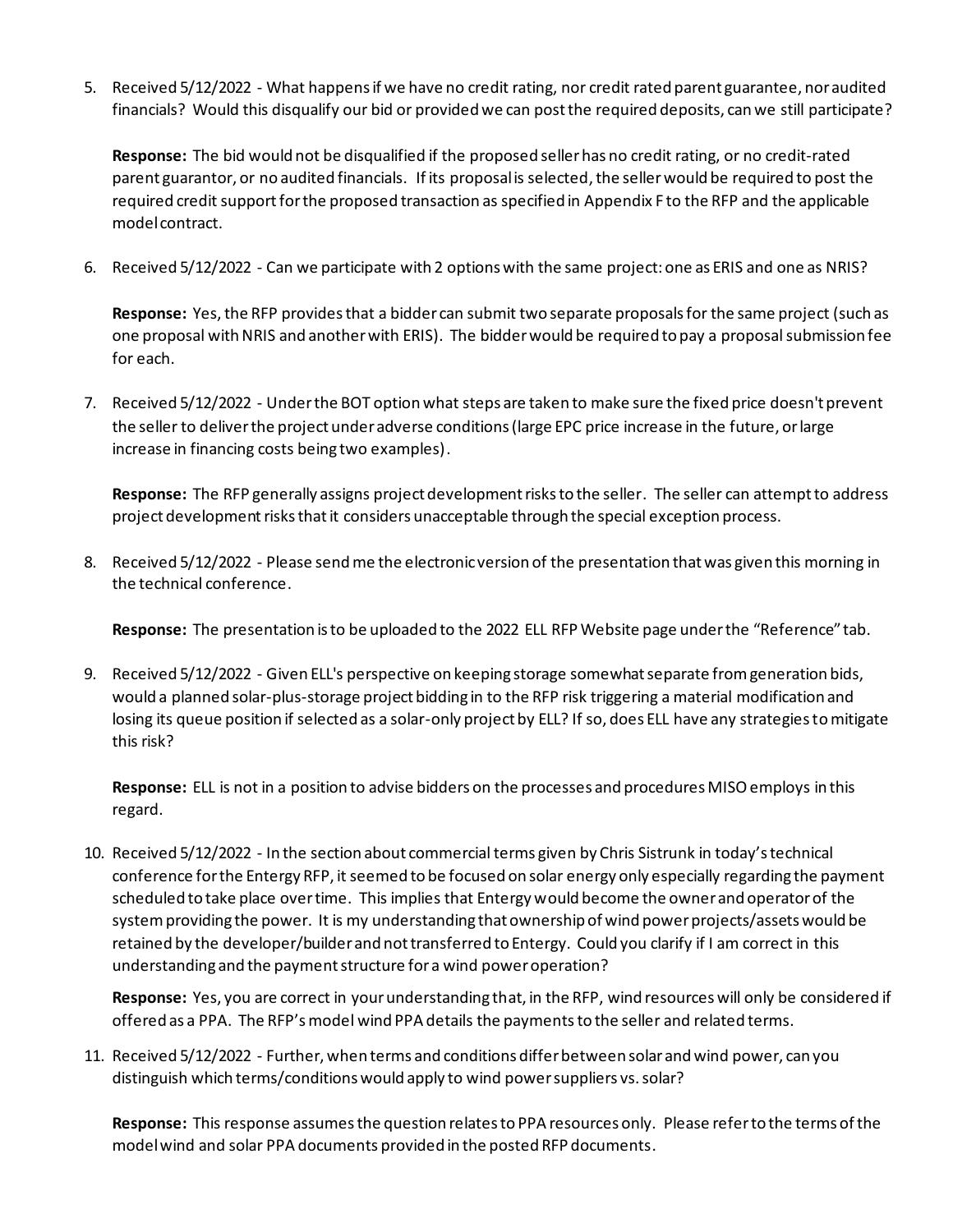12. Received 5/12/2022 - In the presentations regarding the maximum capacity of the resources, the presenter referred to the 1500 mW set forth in the ppt slide and also in the draft Main Body RFP, but then made a comment wherein he stated that the maximum capacity actually referred to solar resources without further explanation. Please clarify the presenter's comments, including whether the 1500 mW refers to the total of wind and solar resources or solar resources only and whether there are any other stated or unstated limitations (allocations/set asides) or preferences as to the resource type (wind or solar) and/or the ISO for wind resources (SPP or MISO).

**Response:** The RFP is targeting 1,500 MW of solar resources that have firm NRIS deliverability. Additionally, the RFP seeks solar resources that have ERIS deliverability, as well as wind resources with firm deliverability.

13. Received 5/12/2022 - Confirm that eligible resources do not include wind BOTs. If confirmed, then explain why.

**Response:** Yes, in the RFP, ELL is only soliciting wind PPAs, due principally to a lack of wind resources in the Louisiana region of MISO South that are in the MISO queue.

14. Received 5/12/2022 - In the presentation and in the draft Main Body RFP document, Entergy states: " Financial Settlement. Products will be financially settled at the ELL Load Node. Seller will be responsible for any basis differential between the product price at the Injection Point and the product price at the ELL Load Node and related costs." Describe in greater detail how the basis differential will be determined (calculated), including whether the seller or Entergy will make these calculations and how the differential will be billed to and/or recovered from the seller.

**Response:** MISO determines that basis differential. ELL is not in a position to advise bidders on the processes and procedures MISO employsin this regard. Assuming that the parties settle via financial schedules as set forth in the model PPA, MISO will allocate the basis differential cost or benefit to the seller.

15. Received 5/16/2022 - Unfortunately we missed the Technical and the Bidders Conference, but we would like have the opportunity to comment on the draft documents for the May 25th deadline. Please advise if this is acceptable and if you need any additional information from our end in order to participate? Thank you for your time and consideration.

**Response**: Yes, per Section 4.1.1 of the Main Body, comments are encouraged, particularly from potential Bidders and interested Governmental Authorities. Please email your comments to the Bid Event Coordinator at ellrfp@entergy.com by the deadline of 5/25/2022, and we will provide them to ELL for review. Thank you for your interest in the 2022 ELL Renewables RFP.

16. Received 5/16/2022 - We would like to confirm the preferred substations that you have and if the interconnection will change between substations? If that is the case, do they all have to be connected to 230, or if there are options to 69 or 34?

**Response:** Please refer to the map on slide 10 of the Bidders Conference presentation, which has been posted to the 2022 ELL Renewables RFP public website, linked here:

https://spofossil.entergy.com/ENTRFP/SEND/2022ELLRenewablesRFP/EntergyReference.htm. As described in the RFP Main Body, ELL requires that any proposed Solar PV resource interconnect directly to the Louisiana region of MISO Transmission System with preference for SELPA and WOTAB regions. There are multiple transmission voltage levels in those areas including 500, 230, 138, 115, and 69 kV.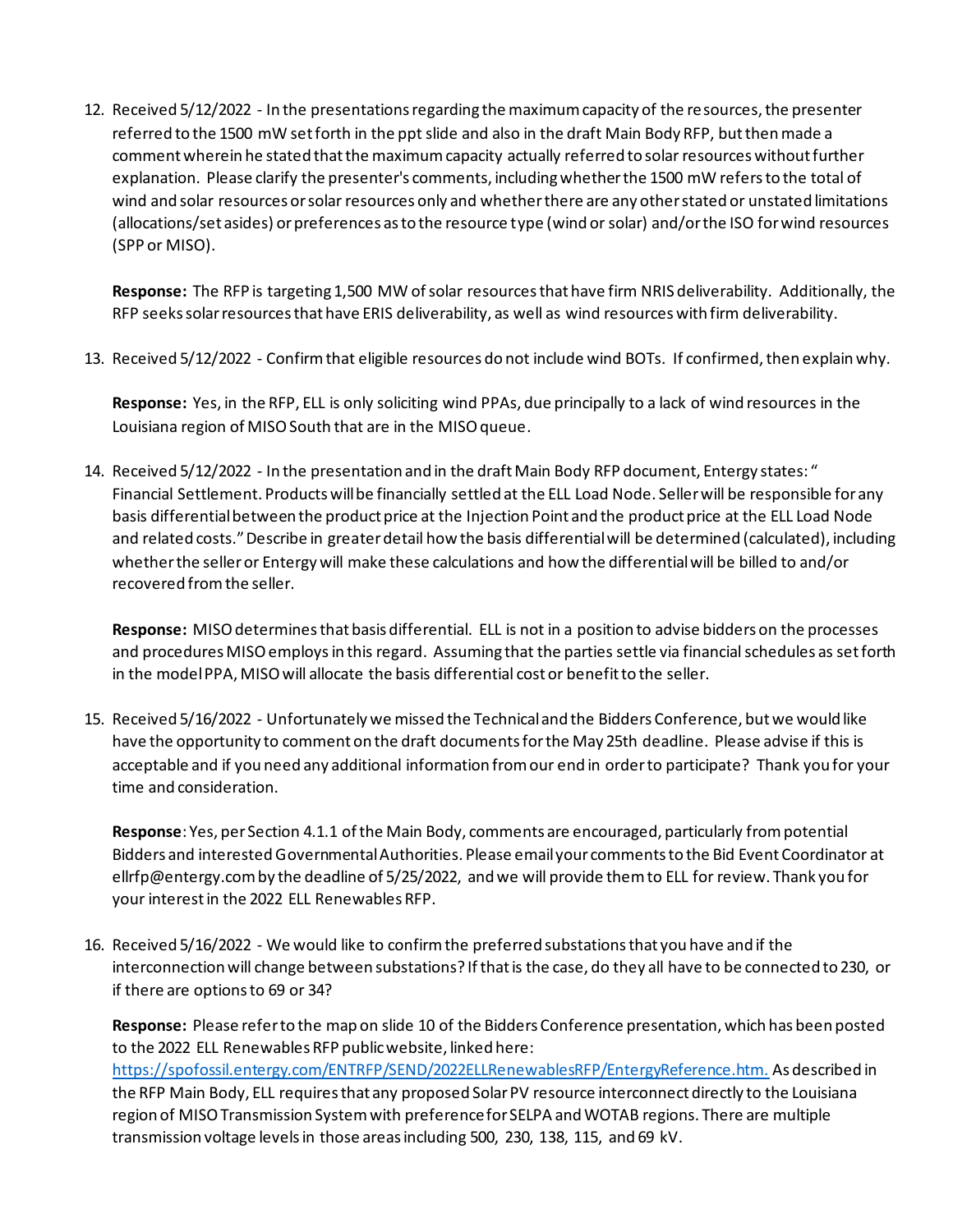17. Received 5/16/2022 - We are working on designing both solar & wind hybrid systems. Would you prefer one proposal with both installations or two separate proposals?

**Response:** Per Section 4.4 of the Main Body, Bidders are required to pay a Proposal Submission Fee of \$5,000 for each proposal registered in the RFP. Proposals that are alternatives to each other will be considered separate proposals, including proposals that include differences in pricing, the commercial operation date, the term of PPA, and any other difference, and should be registered as separate proposals.

18. Received 5/16/2022 - We are interested in developing a portion of the modules to be constructed for Agri-Voltaics. We believe this could be a good opportunity to cultivate crops typically not grown in the region. Is Agri-Voltaics an area of interest for this RFP or should it solely concentrate on the MW output from solar and wind as a whole so that we emit Agri-Voltaics from consideration?

**Response:**Although Entergy has no prohibitions on the use of agri-voltaics, it places no additional value on agrivoltaics. If used, the agri-voltaic shall not negatively impact the site's capacity or yield nor have a negative impact on the site's resilience or reliability (i.e., minimal function specification including hydrology)

19. Received 5/22/2022 - Is the RFP applicable to offshore wind power? If so, and appreciating that the "substantial completion date" in the RFP is September 2025, could an offshore wind farm developer get an extension of the "substantial completion date" because of the more extensive time required for development and construction of such a project as compared to the time required to develop a solar project?

**Response:** Per the Main Body Section 1.2; Wind resources must be physically located in and interconnect directly to the MISO or SPP transmission system and, for SPP wind resources, with firm transmission service to MISO South. Given the concern that you have expressed with your project's ability to meet ELL's required COD for the current RFP, we would encourage your participation in a future RFP.

20. Received 5/23/2022 - Does ELL have a preference on the size of the battery, besides the 4-hour discharge and being capable of charging and discharging 24 hours a day, 7 days week? Does the battery need to match the same size of the PV capacity?

**Response:**No, ELL prefers that the bidder optimize the battery resource size to complement its solar proposal.

21. Received 5/24/2022 - Could you verify if projects that do not have the interconnection approved or registered are allowed to participate? Should we include the interconnection / registration in our RFP?

**Response: Updated 6/15/22:** Please refer to Main Body Section 1.11 for the following interconnection requirements. BOT transaction/Solar PPA transaction: The proposed resource must have an executed GIA with MISO or be included in the 2019, 2020, or 2021 MISO DPP queue. Wind PPA transaction: The proposed resource must have an executed GIA with MISO or SPP or be included in the 2019, 2020, or 2021 MISO DPP queue or the 2018-001 or earlier SPP DISIS queues. Per Main Body Section 2.4, Bidders must provide the interconnection, deliverability, and transmission service documentation for their proposals to the Bid Event Coordinator or as part of their Proposal Registration and any updates as part of the Proposal Package, all in accordance with the applicable requirements of this RFP.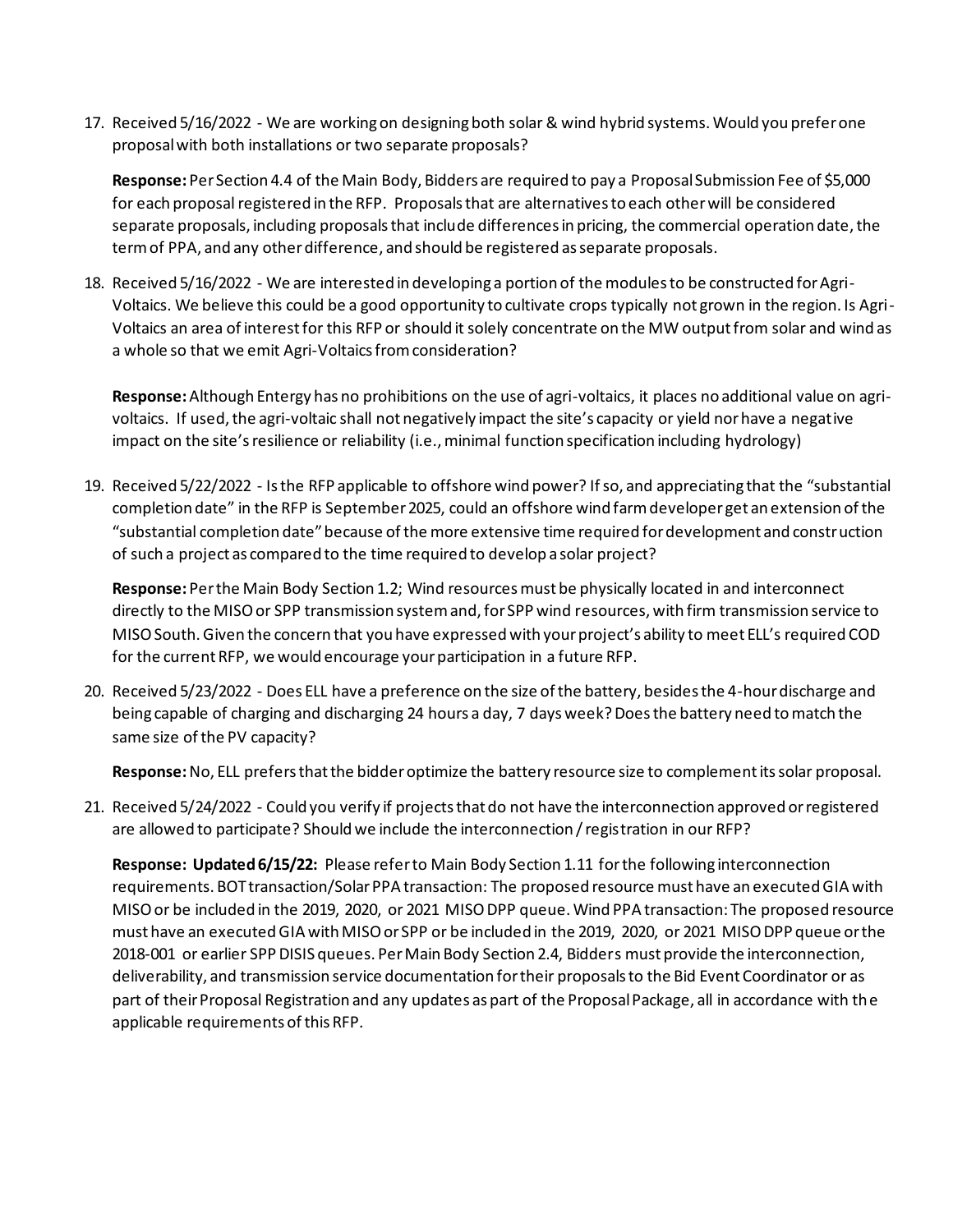22. Received 5/24/2022 - With regard to the tax system that governs Louisiana for this type of project. Could you tell us how it works? If you could provide us with a common tax framework that would be helpful.

**Response:** Given the lack of specificity in the question provided, ELL has requested that the bidder provide additional context and re-submit their question. However, it should be noted that the Company is not in a position to advise potential bidders on tax issues.

23. Received 5/27/2022 - Independently, on behalf of our CEO, REDACTED and REDACTED, we wanted to ask you if there was any possibility that we could coordinate an in person meeting with the Entergy Team leading the RFP this upcoming week. The ideal date for a meeting would be Friday, June 3rd at 10am. Please advise if we could coordinate this meeting.

**Response:** Thank you for your interest in this RFP. Please refer to Section 6 of the RFP main body. Except as otherwise expressly provided in this RFP, all communications, including questions, regarding this RFP must be submitted in writing to the Bid Event Coordinator (using the contact information provided above in the Bid Event Coordinator section). If you have specific questions, we invite you to please submit them, and we will respond promptly. Regarding your request for an in-person meeting, at this time we will defer to answering specific questions. The RFP process is designed and carried out to assure fair and impartial treatment of all Bidders. Subject to ESL's consideration of the confidentiality concerns, ESL intends to post all questions submitted by Bidders, as well as ESL's responses to those questions, to the 2022 ELL Renewables RFP Website. ESL's objective in posting questions and answers publicly is to afford Bidders equal access to information potentially relevant to their proposals. We look forward to discussing your proposal during the evaluation period as necessary.

24. Received 6/13/2022 - Is Entergy willing to provide an hourly load curve? We will use this to help fine tune our PV+S shape.

**Response:** ELL will not provide a load curve for the 2022 ELL Renewables RFP; however, ELL may consider providing a load curve in future RFPs.

25. Received 6/27/2022 - Please confirm if proposal pricing is required to be submitted when proposals are due in August and then can be updated prior to the pricing supplement deadline in September, or if pricing is not required to be submitted until the pricing supplement deadline in September?

**Response:** Pricing should be included in the initial Proposal Package due in August. Per section 4.5 of the of the RFP Main Body, Bidders will have the opportunity to update their Solar PV Proposal Package to reflect pricing and other changes that Bidders desire to make following the US Department of Commerce's preliminary determination in the pending Auxin Solar matter. The allowed periods for submitting updates to a Self-Build Proposal or the other proposals in the RFP are shown below and in Section 4.1 of the RFP Main Body.